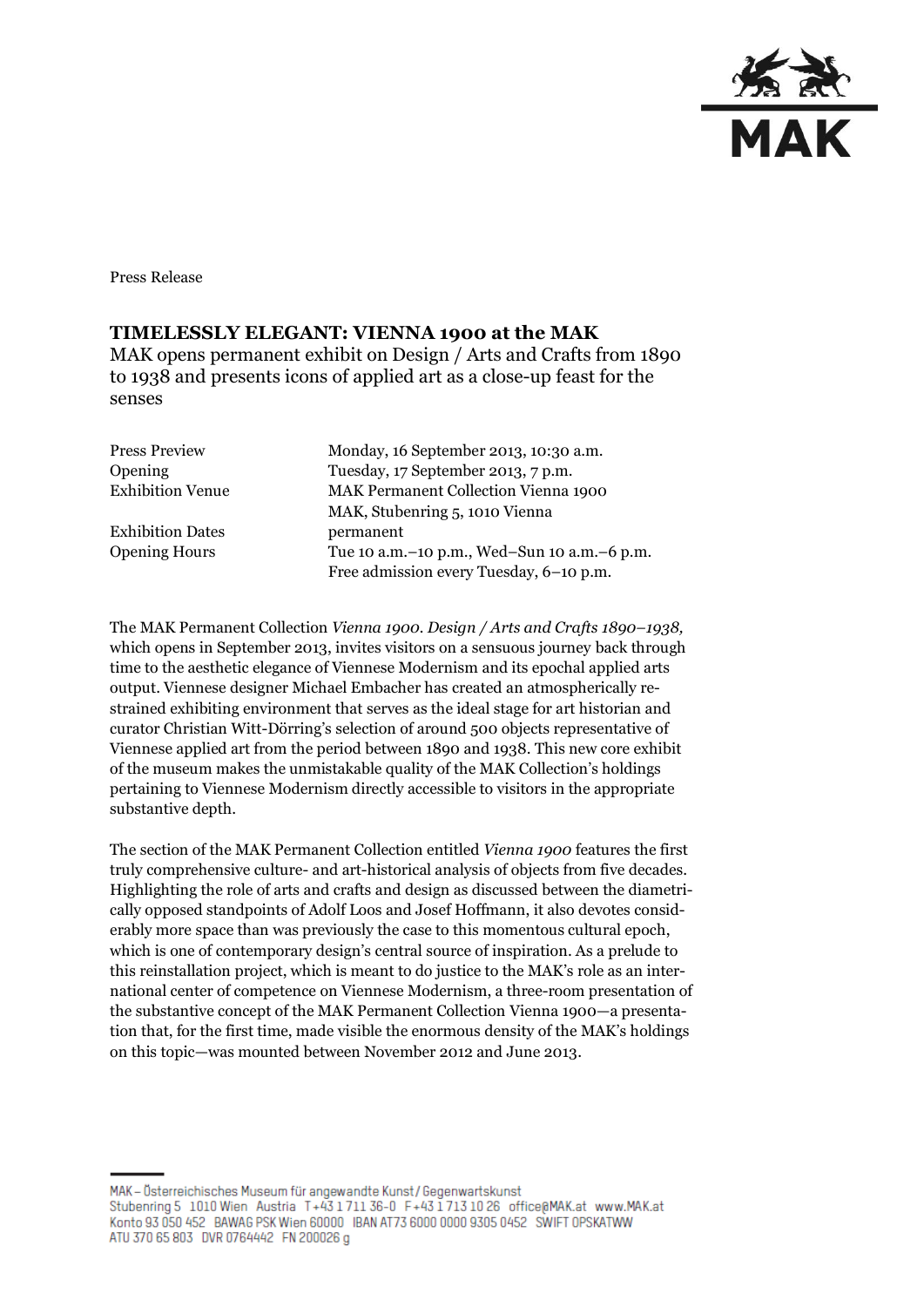

"This initial showing convinced us that, in order to allow the MAK's quality as a center of competence for Viennese Modernism to be experienced adequately, the Permanent Collection's Vienna 1900 exhibit would have to be of commensurate depth. For this reason, we decided to invite an 'applied' artist to design the permanent presentation of *Vienna 1900.* In Michael Embacher, who had already assisted us in the initial phase, we found the ideal designer to collaborate closely with curator Christian Witt-Dörring in order to re-present Viennese applied art from between 1890 and 1938 as a dense narrative filling three rooms. For Embacher, the focus is clearly on the displayed objects, which are to be experienced in all their exceptional quality, elegance and richness," explains MAK Director Christoph Thun-Hohenstein.

In keeping with Witt-Dörring's curatorial concept, the spatial design focuses on the uniqueness of the collection objects. The exhibition display positions the objects on generous platforms of a restrained appearance; the design of these platforms makes its presence felt unobtrusively, rather than acting as scenic embellishment. Exhibition designer Michael Embacher explains: "The point was to present these objects of applied art within an exhibition architecture that appeals to the senses but blends into the museum's spaces using an entirely natural language of materials and forms. Well-crafted, high-quality materials and subtle treatment of the rooms' surfaces afford the objects a subtly supportive environment that is perceived as an atmospheric background."

The content-based grouping of numerous collection objects into coherent thematic modules makes it possible to put them on display in a spatially generous manner. These new presentation islands make use of classic forms of exhibition design, underlining the expansiveness of the museum's spaces. The collection's unmistakable elegance is thus embedded harmoniously in the historical galleries of the museum, with the exhibition architecture acting as a holistic connector.

In his highly ambitious curatorial approach, Christian Witt-Dörring has succeeded in putting a spotlight on the cultural significance of the exhibited objects and the seminal importance of turn-of-the-century Viennese applied arts output. To this end, he has worked together closely with the institution's collection curators to concentrate on three important areas of Viennese Modernism. Chronologically speaking, the first area is the 1890–1900 decade, which witnessed the emancipation from Historicism in search of a modern, Austrian style. Beginning with Otto Wagner's propagation of a style that was both modern and utilitarian, space is given to the Secessionists, who were inspired by output from countries to the west and from Japan and advocated the *Gesamtkunstwerk,* or total work of art. This thematic focus concludes with the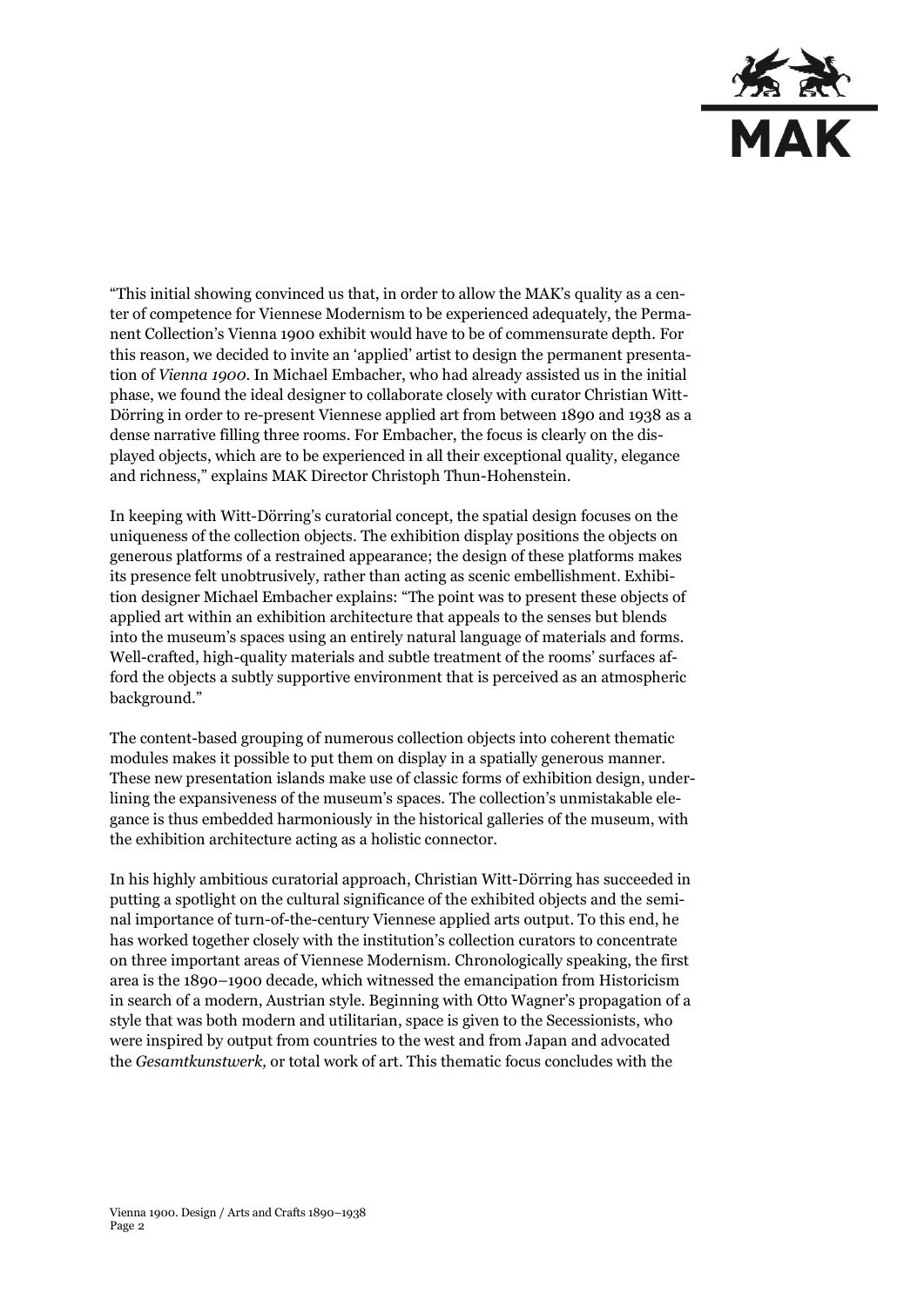

anti-Secessionist counter-movement of Adolf Loos and his call for the advent of a "modern man."

Witt-Dörring's second major focus serves investigation of how a specifically Austrian style eventually developed: this was in reality a Viennese style, driven forward by artists from the Vienna School of Arts and Crafts and the Wiener Werkstätte on the basis of the formal and stylistic concept of Modernism originated by the Secessionists. The objects on display here document the pronounced stylistic break that emerged in 1897, stemming from the Secession's efforts to arrive at an independent Austrian style. Based on Koloman Moser's Japanese-influenced decorations for flat surfaces, as well as on classic Biedermeier-era and domestic folk art heritage, this new style first encountered the public in 1900, at the 8th exhibition of the Secession. The spectrum of objects exhibited here ranges from the provocatively geometric and abstract early forms of the Wiener Werkstätte and the formal language dominated by classicistic elements and a refined, plant-derived ornamental culture that emerged in 1906/07 to the rococo-tinged, a-tectonic creations of Dagobert Peche.

The exhibit's third area traces the development from the Viennese Style to the International Style. Created between the onset of World War I and the National Socialists' seizure of power in Austria, the objects exhibited here show just where the search for a modern style in Vienna led. Here, too, in the interest of in-depth contextualization, Viennese products by figures including Josef Frank and Oskar Strnad are juxtaposed with international objects from the De Stijl Movement and the Bauhaus.

The new Permanent Collection rooms housing the exhibit *Vienna 1900. Design / Arts and Crafts 1890–1938* constitute the essential foundation for a new, broader understanding of the development of a Central European Modernism through the exchange between Vienna, the metropolises of Europe, the USA and the crown lands of the Dual Monarchy. The mutually influential creative relationship between Vienna, Bohemia, and Moravia that had already begun in the Historicist period continued to bear fruit during the era of Viennese Modernism as defined by Secessionism and Jugendstil. Gifted graduates of the Viennese educational institutions who originally hailed from Bohemia, Moravia, and Silesia—including Josef Hoffmann, Leopold Bauer, Joseph Maria Olbrich, and Jan Kotera—went to work as architects and as designers for the arts industry, playing an important role in the dissemination of modern design not only in Vienna, but also in their home regions. It was upon this foundation that "Viennese Modernism" became a concept in its own right.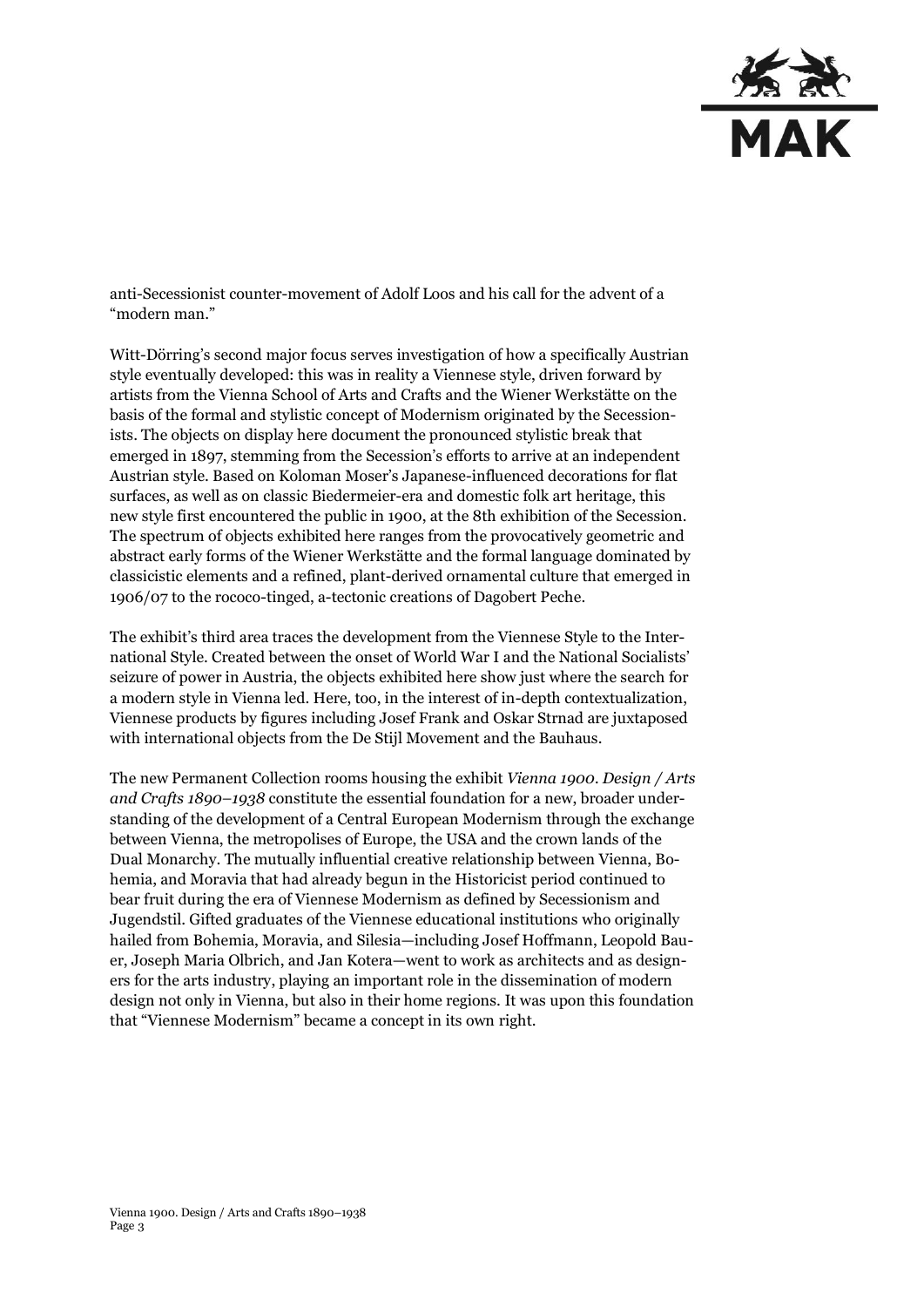

The MAK will be communicating this new approach outside its own walls, as well: with support from the EU, the museum will be spending the next few years developing a Central European cultural route between Vienna and Brno entitled "Traces." This route will link the region's most influential modern-era buildings and also include locations of significance to Viennese intellectual life around 1900. In order to accomplish this, the MAK will be using its cooperative relationship with the Moravian Gallery at the Josef Hoffmann Museum (run jointly since 2006) in order to promote new recognition of the greater cultural region of Moravia–Lower Austria–Vienna as an influential source of modernist impulses.

During the process of *Vienna 1900's* reconception, Los Angeles-based artist Pae White, with whom discussions were held on an artistic intervention, provided important impulses. White took her exhibition *Others,* which she curated and designed as part of the first stage of the *Vienna 1900* project, as an opportunity to deal with works that cannot be definitively categorized and have thus far received scant attention in the context of the MAK Collection. In October 2013, White will be opening a new series of contemporary art exhibitions, which—situated in immediate proximity to the Permanent Collection—will reflect on the *Vienna 1900* theme using new works of contemporary art. Her exhibition *ORLLEGRO* (MAK Permanent Collection *Contemporary Art*, 9 October 2013 – 12 October 2014) will facilitate a diverse range of dialogs with applied art and design from around 1900.

To accompany the reinstallation of its *Vienna 1900* exhibit, the museum will present a publication entitled *MAK/GUIDE VIENNA 1900. Design / Arts and Crafts 1890– 1938,* edited by Christoph Thun-Hohenstein and including contributions by Rainald Franz, Sebastian Hackenschmidt, Barbara Karl, Peter Klinger, Kathrin Pokorny-Nagel, Elisabeth Schmuttermeier, Christoph Thun-Hohenstein, Johannes Wieninger, and Christian Witt-Dörring; German/English, 224 pages with ca. 100 color illustrations, MAK Vienna / Prestel Verlag, Munich 2013. Available for € 9.90 at the MAK Design Shop.

## **Showcase MAK – Patrick Rampelotto / Wien Mitte – The Mall**

Inspired by the new installation of the MAK Permanent Collection *Vienna 1900. Design / Arts and Crafts 1890–1938*, the designer Patrick Rampelotto has designed a piece of seating furniture evoking Adolf Loos's well-known but never realized design of a villa with black-and-white striped marble façade for the "scandalous" Josephine Baker. For her dance performances in her scanty banana outfit Baker had been acclaimed since 1926 in the Folies Bergère in Paris as "the Black Venus"; but in Vienna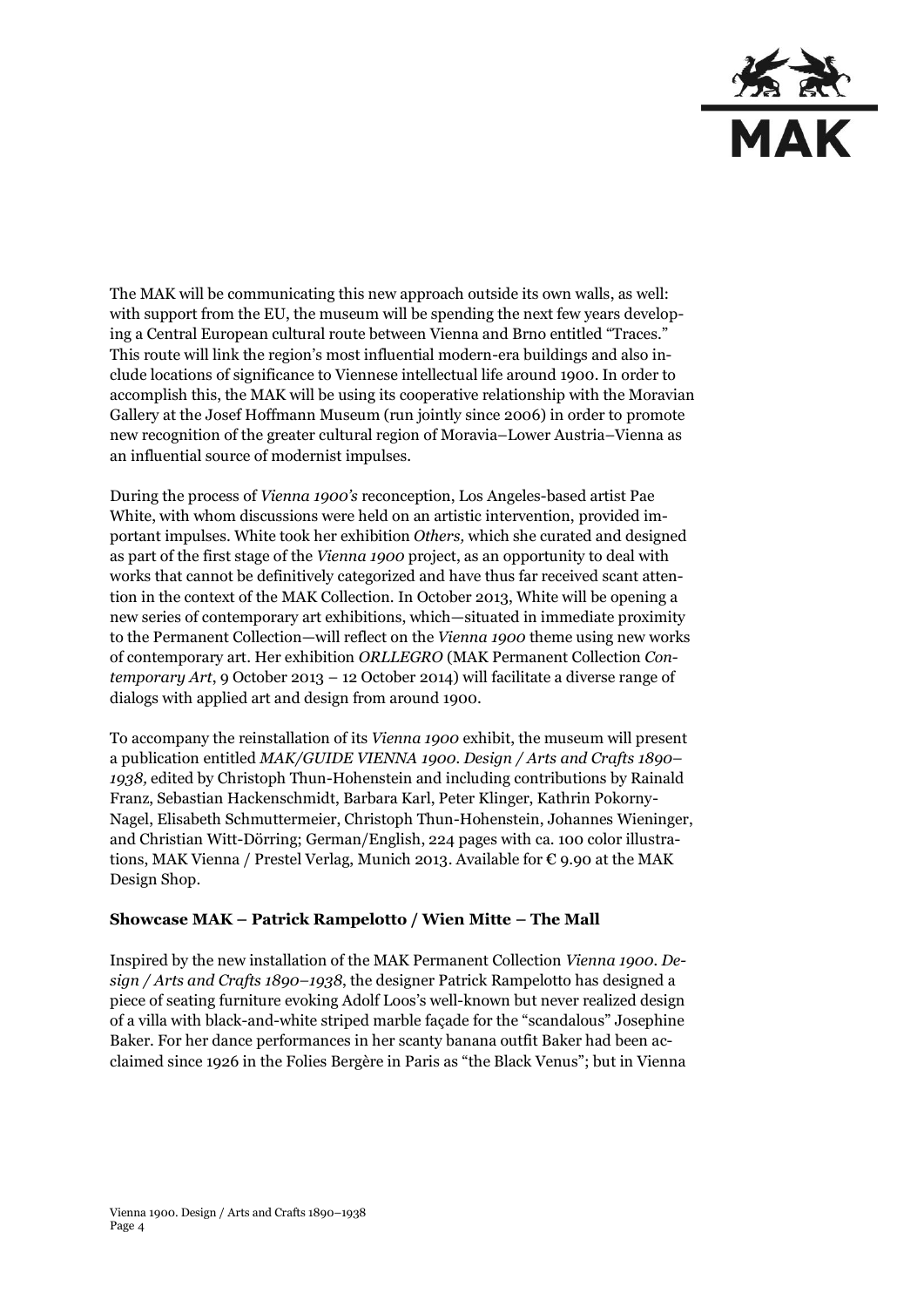

her solo appearance planned for the Ronacher Theater was cancelled at short notice; eventually she was prohibited from appearing in Vienna and several other European cities. Adolf Loos and his contemporaries saw the opposing polarities of Modernism united in the American dancer; with her attitude she stood for contemporary America and elements of the cosmopolitan, of untamed nature, and of art.

With the intervention *Patrick Rampelotto: Josephine* curated by Marlies Wirth and on show starting Tuesday, 1 October 2013, a designer is taking the stage for the second time in "MAK on Display" in Wien Mitte – The Mall. The curtain went up first on Marco Dessí with his interpretation of a salon cabinet by Dagobert Peche (1913).

Press materials and photos are available for download at MAK.at/press.